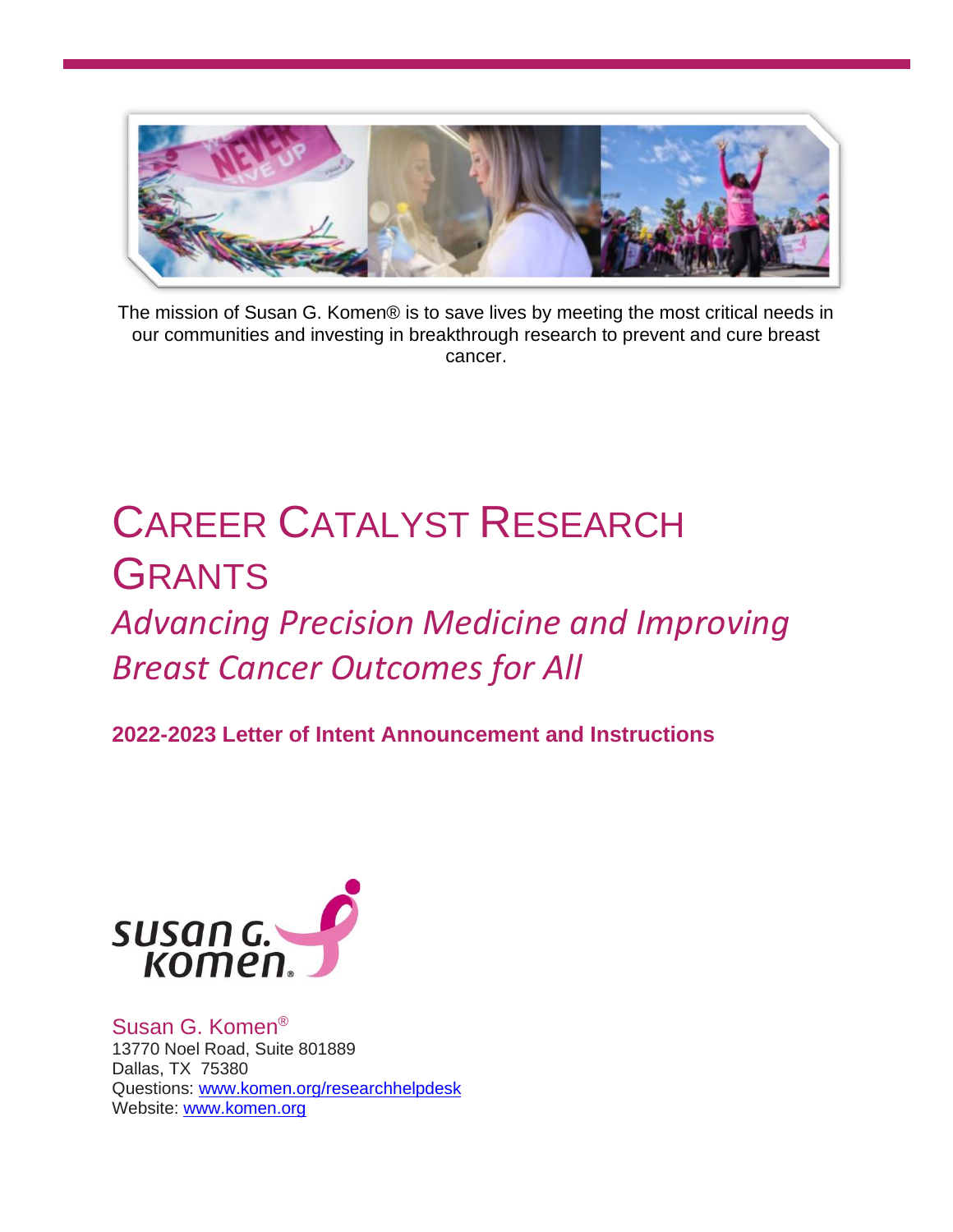# KEY DATES

Application System Opens/Announcement: June 13, 2022 Letter of Intent Due: July 15, 2022, by 1 p.m., Eastern Standard Time Letter of Intent Decision: July 29, 2022 Application Due: Corober 5, 2022, by 1 p.m., Eastern Standard Time Award Notification: On or around April 14, 2023

PURPOSE OF AWARD: For more than a decade Susan G. Komen Career Catalyst Research (CCR) Grants have fostered promising breast cancer researchers who are in the early stages of their faculty careers by providing support for up to three years of "protected time" for research career development under the guidance of a Mentor Committee. Additionally, these awards have supported basic, translational and clinical research that has unlocked new knowledge about breast cancer and helped advance patient care, improve patient outcomes and save the lives of those impacted by breast cancer. Through this grant mechanism, we seek to support those who will emerge as the next generation of key leaders in the quest to end breast cancer.

**GRANT TERMS:** Applicants/PIs may request funding of up to \$150,000 per year (combined direct and indirect costs) for up to three years (\$450,000).

# **WHO MAY APPLY?**

Early Career Investigators that currently hold a faculty appointment or have a formal offer letter from the Institution that confirms position and start date by the Application due date **(October 5, 2022)** and have not held any faculty appointment, including non-tenure and tenure track appointments combined, for more than a total of **6 years** by the Application due date **(October 5, 2022).** All positions that are considered as "Faculty" positions by the Applicant/PI's institution (or prior institution) count towards the 6-year limit. This may include positions such as Instructor or other non-tenure track faculty positions, as appropriate.

# **2022-2023 (FY23) CAREER CATALYST RESEARCH TOPIC**

# *Advancing Precision Medicine and Improving Breast Cancer Outcomes for All*

Precision medicine aims to identify the most effective and appropriate strategies to treat, detect, diagnose and prevent disease based on people's genomic, biological, environment, economic, lifestyle and social characteristics. By taking all of these individual differences of breast cancer patients into account, precision medicine has the potential to improve breast cancer outcomes for everyone.

The goal of the FY23 CCR Grant mechanism is to support outstanding research focused on two important aspects of precision medicine: the development of next generation-targeted therapies and the development of interventions to eliminate breast cancer health disparities. These proposals should expand our understanding of the biology of breast cancer and/or the contributors to breast cancer disparities and lead to new ways to treat breast cancer and/or novel approaches to improve access to and utilization of breast cancer care. Only by developing multi-level strategies from the cell to society will the full promise of precision medicine be realized for everyone impacted by breast cancer.

Proposals that are basic, translational, clinical or population sciences and meet at least one focus area, listed in additional detail below, will be accepted for review and consideration.

- **1. Beyond PARP inhibitors: Next generation breast cancer therapies targeting the genome and epigenome** Appropriate studies for this mechanism include, but are not limited to:
	- Novel strategies to target DNA damage response/DNA repair in breast cancer
	- Therapeutic strategies to exploit chromosome instability
	- Targeting epigenetics (single agent or combination therapy) to treat breast cancer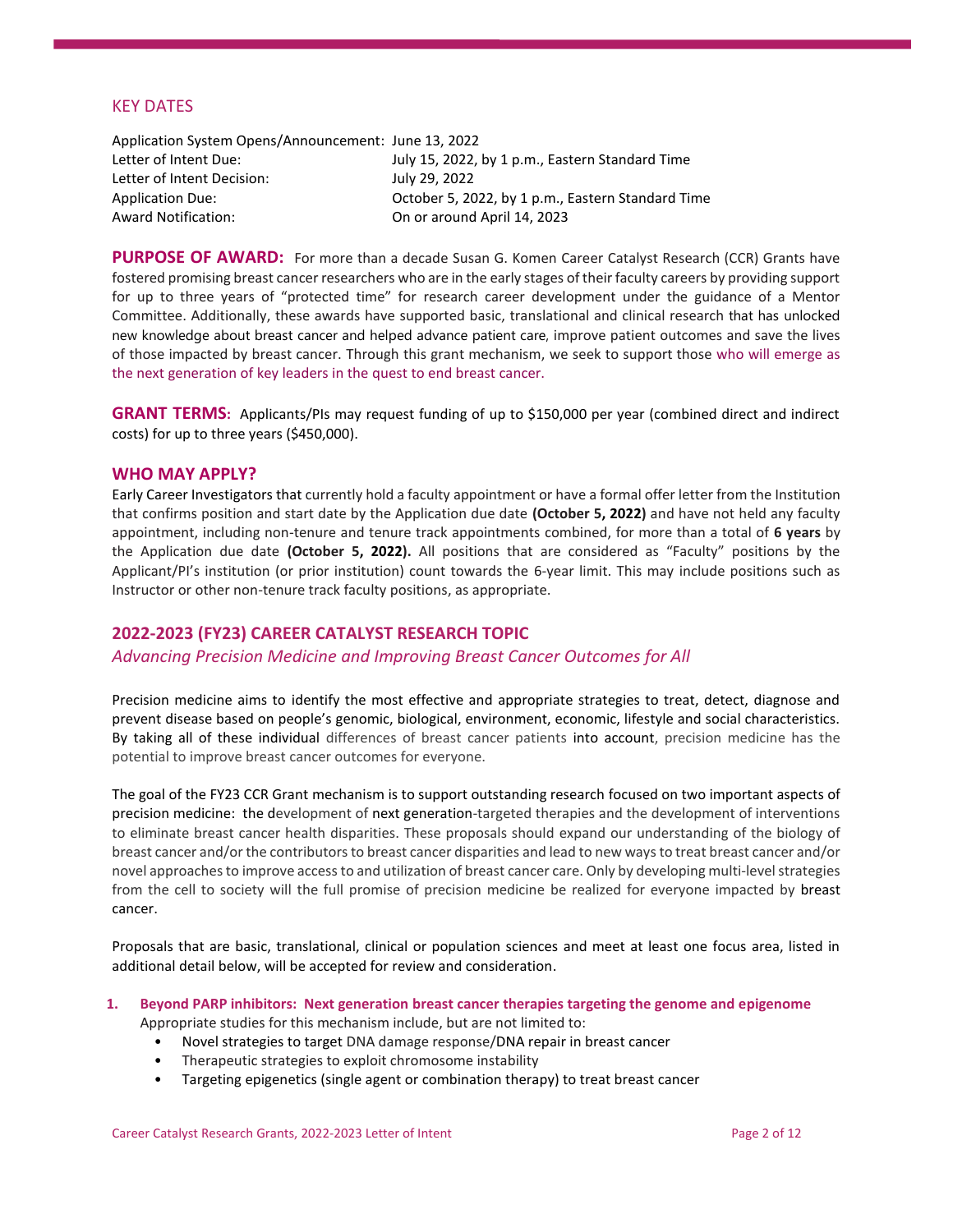• Determining to what extent there are racial differences in DNA damage response/DNA repair (beyond BRCA1/2) or epigenome modulation that contribute to disparities in breast cancer outcomes

# **2. Beyond T-Cells: Next generation breast cancer immunotherapy**

These studies may include T-cells as part of the proposed study, but T cells may not be the primary focus of the proposal. Non-T-cell leukocytes include myelomonocytic cells (monocytes, macrophages, dendritic cells), granulocytes (neutrophils, eosinophils, basophils, mast cells), myeloid-derived stem cells, B-cells and natural killer cells. Appropriate studies include, but are not limited to:

- Studies focused on the function of non-T-cell leukocytes in promoting and repressing neoplastic progression—including improved understanding of pro-inflammatory pathways leading to chronic inflammation and myeloid inflammation in early or late neoplasms, leukocytes and their factors impacting early immunoediting, myeloid or B cell-mediated T cell suppression, and other mechanisms of T-cell evasion including those mediated by lymphatics—and elucidation of targets for breast cancerrelevant novel immunotherapies
- Validating molecular targets driven by non-T-cell leukocytic pathways regulating tumor progression, and testing novel ways to disrupt these molecular pathways implicated in neoplastic progression to metastasis, tumor dormancy and/or late recurrence
- Identifying combination therapies (e.g., radiation, chemotherapies, targeted therapies) or other strategies that enable non-T-cell-based immunotherapies to be more effective across breast cancer, especially metastatic breast cancer (to be considered will be improved understanding of combination approaches and their sequencing and dosing in neoadjuvant and adjuvant applications)
- Understanding the effect of leukocyte neighborhoods or immune signatures (e.g., lymphoid [T and B cells], myelomonocytic, granulocytic and natural killer cells) on predicting and monitoring response to Tcell-based immunotherapies
- Understanding how the non-T-cell immune response and immune signatures in breast cancer vary across patient demographics

# 3. **Closing the Gap: New approaches to address multi-level contributors to breast cancer disparities**

This focus area aims to support studies investigating the biologic, behavioral, social and systems contributors to breast cancer in population groups (defined by race, ethnicity, age, gender identity, geographical location, disability, etc.) affected by breast cancer disparities. Appropriate studies may describe the disparities or barriers and must lead to solutions or test interventions to address the contributors to disparities. Appropriate topics may include, but are not limited to:

- Multi-level strategies (e.g., behavioral, psychological, symptom management interventions) to improve adverse effects of therapy and/or overcome barriers in compliance to therapy to increase adherence to care
- Multi-level approaches to address social determinants of health and promote timely access to breast cancer screening and treatments
- Effects of chronic exposure to racism on breast cancer risk and progression in population groups affected by breast cancer disparities
- Investigation, identification and/or validation of molecular contributors to breast cancer disparities that can refine prognosis, stratify risk, improve screening or refine therapeutic intervention(s)

Applications that leverage data science to better understand and treat breast cancer are highly encouraged. If applicable, the applicant must concisely describe within the Impact Statement how their research project utilizes data science. *Data science* includes artificial intelligence and other analytical methods applied to data aggregated from multiple sources (electronic health records, other clinical data, administrative databases, large data repositories, genomics and other -omics data, etc.).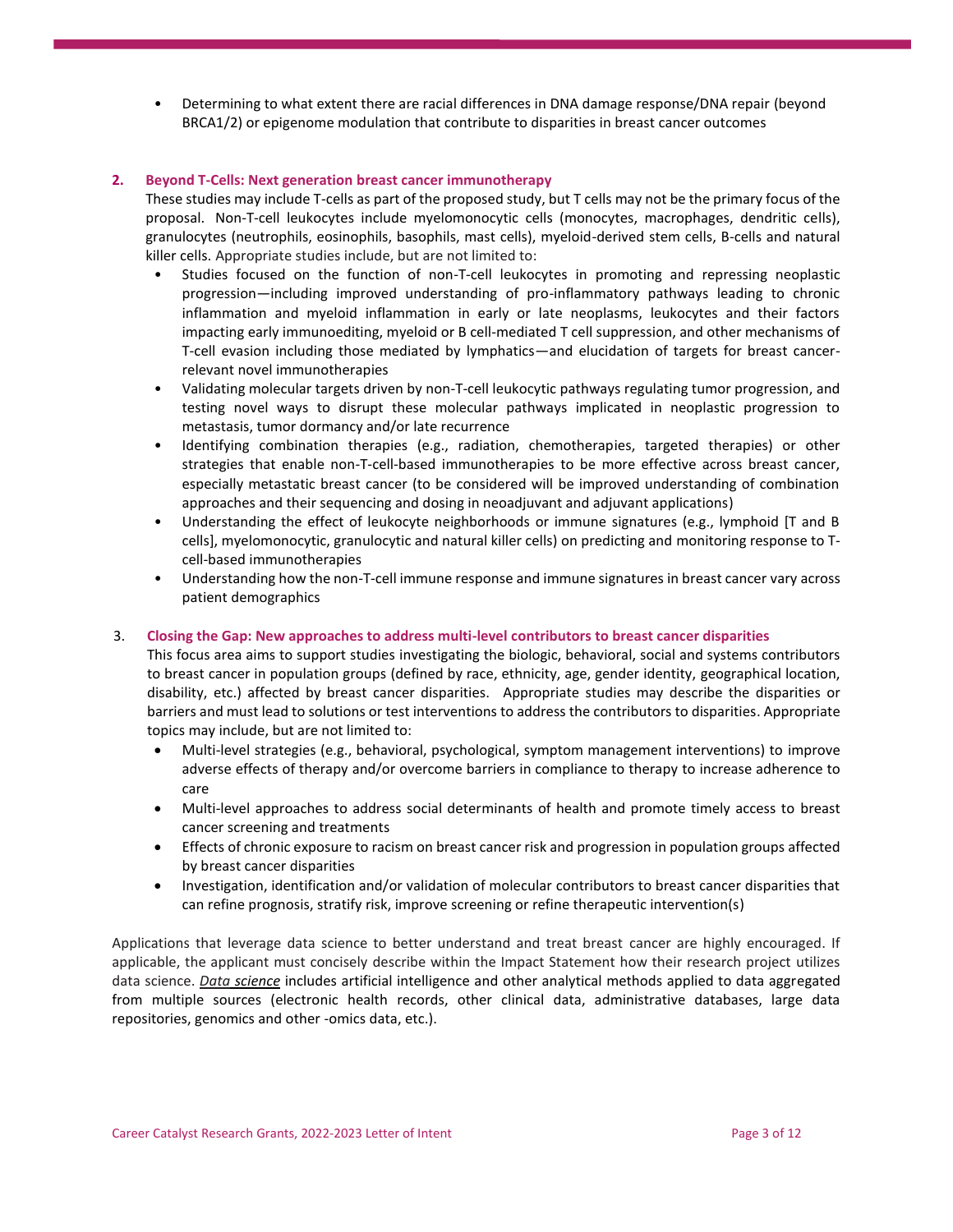**Letters of Intent (LOI) addressing topics other than the focus areas, as described above, will be administratively withdrawn from consideration without an opportunity for appeal. Applicants/PIs may only submit ONE LOI per funding cycle**.

# **ELIGIBLE APPLICANTS/DESIGNATED RECIPIENTS**

Applicants/PIs, Mentors and Institutions must conform to the following eligibility criteria to apply for a CCR Grant. Eligibility must be confirmed in writing by the Institution at the time of LOI submission **(July 15, 2022)**. It is the responsibility of the Applicant/ Principal Investigator (PI) to ensure that the Institutional Letter of Support clearly outlines eligibility by the Application due date **(October 5, 2022)**.

Grants will be awarded to a single Principal Investigator (PI). *Co-Principal Investigators (Co-PIs) are not allowed.*

# **Applicant/PI**

- Must have a doctoral degree, such as M.D., Ph.D., Dr.P.H., D.O. or equivalent.
- Must currently hold a full-time faculty appointment or have a formal offer letter from the Institution that confirms position and start date by the Application due date **(October 5, 2022),** documented by the Applicant/PI Biosketch and Letter of Institutional Support.
- Must not have held any faculty appointment, including non-tenure and tenure track appointments combined, for more than a total of **6 years** by the Application due date **(October 5, 2022)**, documented by the Applicant/PI Biosketch and Letter of Institutional Support. All positions that are considered as "faculty" positions by the Applicant/PI's Institution (or prior institution) count towards the **6-year** limit. This may include positions such as Instructor, or other non-tenure track faculty positions, as appropriate. All faculty positions and terms must be verified by the Letter of Institutional Support, which must also include information regarding a pathway to independence if the Applicant is not already leading their own research lab.
- May only submit ONE LOI per funding cycle.
- Must not simultaneously hold any other Grant awarded by Susan G. Komen.
- Must not currently be or have been a Principal Investigator on an existing NIH R01 grant or their equivalent as of the date of Award Notification **(on or around April 15, 2023)**.
- Must conduct the proposed research and training at the Lead Mentor's institution, which may be located anywhere in the United States.
- Must have adequate space and facilities to conduct the proposed research and protected time for research, as verified by the Letter of Institutional Support by the Application due date **(October 5, 2022)**.
- Must ensure that all past and current Komen-funded Grants are up to date and in compliance with all Komen requirements, e.g., progress report submissions, IRB approvals, etc. by the Application due date **(October 5, 2022)**.
- Is not required to be a U.S. citizen or permanent resident.

# **Institution**

- Must be a non-profit institution or organization in the United States.
- May not be a governmental agency (i.e., NIH, NCI, etc.)
- Must agree to adhere to Komen's Policies and Procedures for Research and Training Grants, which may be downloaded along with the Letter of Intent Templates in proposalCENTRAL.

# **FUNDING INFORMATION AND GRANT TERM**

Applicants/PIs may request funding of up to \$150,000 per year (combined direct and indirect costs) for up to three years (\$450,000).

**Budgets are not required to be submitted with the Letter of Intent**. However, Applicants/PIs should take note of the following budget guidelines:

• Personnel on the Research Project are limited to a base salary at or below \$250,000 per year.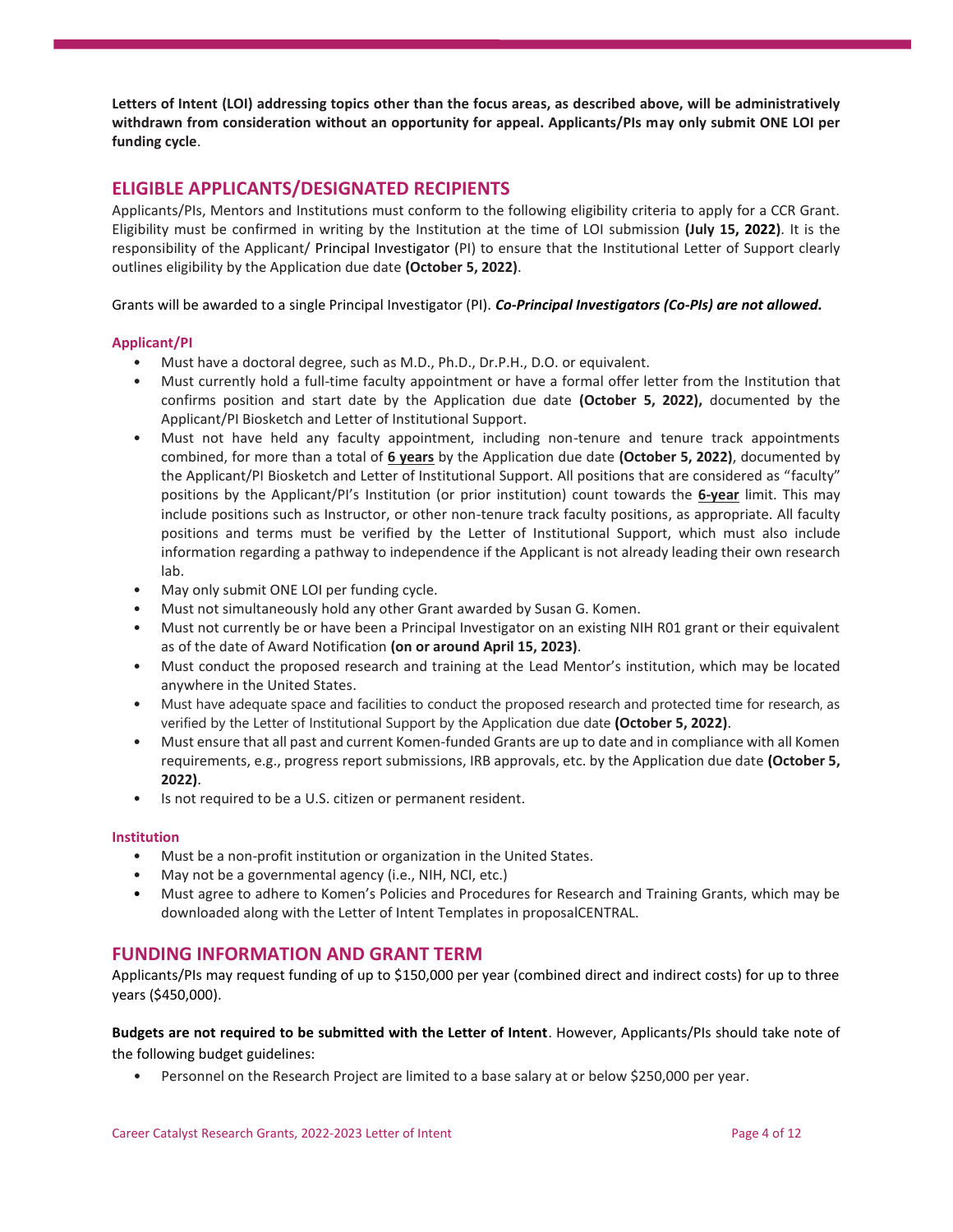- Level of effort committed to the proposed Research Project does not determine salary level; salary levels are determined by the Applicant/PI's institutional policies.
- Reasonable compensation of advocates is allowed when advocates perform services that would otherwise be a contracted expense.
- Research Technicians may be included as salaried personnel on the Research Project.
- Reasonable travel costs ARE allowed for purposes specifically related to the proposed Research Project for the PI and Key Personnel conducting the research (e.g., Postdoctoral Fellow or Graduate Student).
- Publication costs and meeting-related poster printing costs ARE allowed for purposes specifically related to the proposed Research Project.
- Reasonable coursework and training expenses (i.e., laboratory management courses, trans-disciplinary training, etc.) related to the career and professional development of the Applicant/PI ARE allowed; tuition towards a degree-granting program is NOT allowed.
- Equipment costs are limited to no more than 25 percent of total direct costs.
- Professional membership dues or subscription dues are NOT allowed.
- Graduate Students and Postdoctoral Fellow tuition costs are NOT allowed; stipends and salaries to Graduate Students and Postdoctoral Fellows ARE permitted.
- Visa costs are NOT allowed.
- Indirect costs cannot exceed 15 percent of total direct costs (including any indirect costs paid through subcontracts or consortia). Indirect costs include all expenses not directly related to the conduct of the Research Project, including, but not limited to, allocated costs such as facilities, telephone/communication expenses, technology support, computer usage fees, administrative support, etc.

# **LETTER OF INTENT REQUIREMENTS**

The submitted LOI Narrative must include the Research Plan and an Impact and Innovation Statement (described below) and may not exceed **one page** in total length.

# **About Susan G. Komen®**

At Susan G. Komen®, we are **committed to saving lives** by meeting the most critical needs in our communities and investing in **breakthrough research to prevent and cure breast cancers**. Since its founding in 1982, Komen has invested nearly \$1.1 billion in breast cancer research, supporting more than 2,700 research studies and more than 500 clinical trials.

We are determined to change the unacceptable reality that more than 44,000 people in the U.S. will die from breast cancer this year. We know we cannot do it alone and that it will only be accomplished through innovative research to find new ways to treat, detect and prevent metastatic and aggressive breast cancers, combined with a multifaceted approach to address the reasons why certain people and communities are more likely to die from this disease.

#### **Required: Title**

Enter the title of the Research Project directly into the proposalCENTRAL system. The title should be lay friendly and accurately describe the focus of the proposal. The title is limited to no more than 81 characters in length (including spaces) and do not include abbreviations or all capital letters.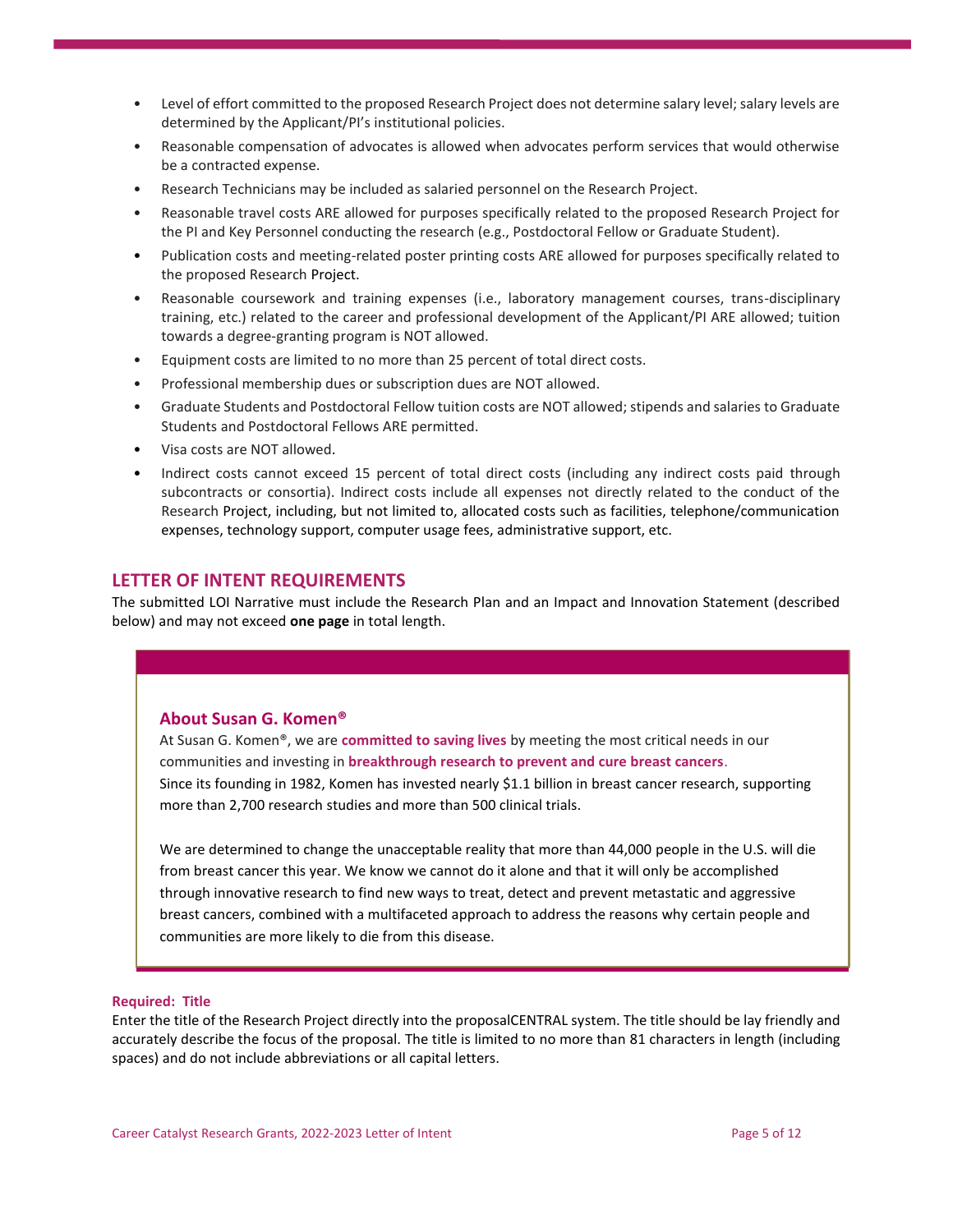#### **Required: Research Plan**

The Applicant/PI must propose a Research Plan that includes a clear and concise statement of the research question, hypothesis(es) and specific aims of the Research Project. The Research Plan must be included within the one-page limit.

#### **Required: Impact and Innovation Statement**

The Applicant/PI must specifically state how their proposal and specific aims will directly address the goals of the CCR research topic. Indicate how the proposal will expand our understanding of the biology of breast cancer to provide for the next generation treatment options and/or the contributors to breast cancer disparities, to lead new ways to treat breast cancer and/or novel approaches to improve access to and utilization of breast cancer care The Impact and Innovation Statement must be included within the one-page limit.

#### **Required: Letter of Institutional Support**

A Letter of institutional Support written on Institution Letterhead must be signed by the department chair and submitted with the LOI. If the department chair is also the Lead Mentor for the application, this letter must be signed by the Dean. This letter may not be provided by the Lead Mentor. The Letter should describe the institution's support of the Applicant/PI's proposal and must include all of the following information:

- The institutional resources and mentoring environment that will be available to the Applicant/PI.
- Confirmation of the date and specific title of Applicant/PI's current faculty appointment, or confirmation of a pending faculty appointment.
- The total number of years the Applicant/PI has held a non-tenure or tenure track faculty appointment at the current institution and all previous institutions, if applicable. If the Applicant/PI has held a non-tenure or tenure track faculty position at institutions and/or departments other than their current appointment, the current institution should confirm these previous appointments as faculty and their duration in the Letter.
- The Letter of Institutional Support must also include the pathway to independence.

# **Required: Lead Mentor**

The Lead Mentor must be at the same institution as the Applicant/PI and serve as the onsite representative for the entire Mentor Committee. **Only one mentor may serve as the Lead Mentor for an Applicant/PI**. Additional requirements:

- Must hold a full-time faculty appointment with an accredited institution (at the same institution as the Applicant/PI).
- Must currently conduct breast cancer research, or alternately, at least one member of the Mentor Committee must have breast cancer research experience.
- Is not required to be a U.S. citizen or permanent resident.

*A Letter of Support from the Lead Mentor is not required at LOI submission but must be submitted with the Application.* 

#### **Required: Mentor Committee**

The Applicant/PI must propose a Mentor Committee, typically consisting of 3-5 mentors, including the Lead Mentor and a Patient Advocate Mentor (see below for more details on the patient advocate mentor). The primary purpose of the Mentor Committee is to provide the research, scientific, clinical, management and leadership guidance necessary to foster the Applicant/PI's career advancement and assist in the successful development of the proposed Research Project. All members of the Mentor Committee are not required to currently conduct breast cancer research but should provide expertise, leadership or support to the Applicant/PI and proposed Research Project. It is strongly encouraged that the Lead Mentor be considered an expert in breast cancer research, but in the absence of this expertise at least one member of the Mentor Committee must fulfill this requirement. Members of the Mentor Committee are not required to include percent effort.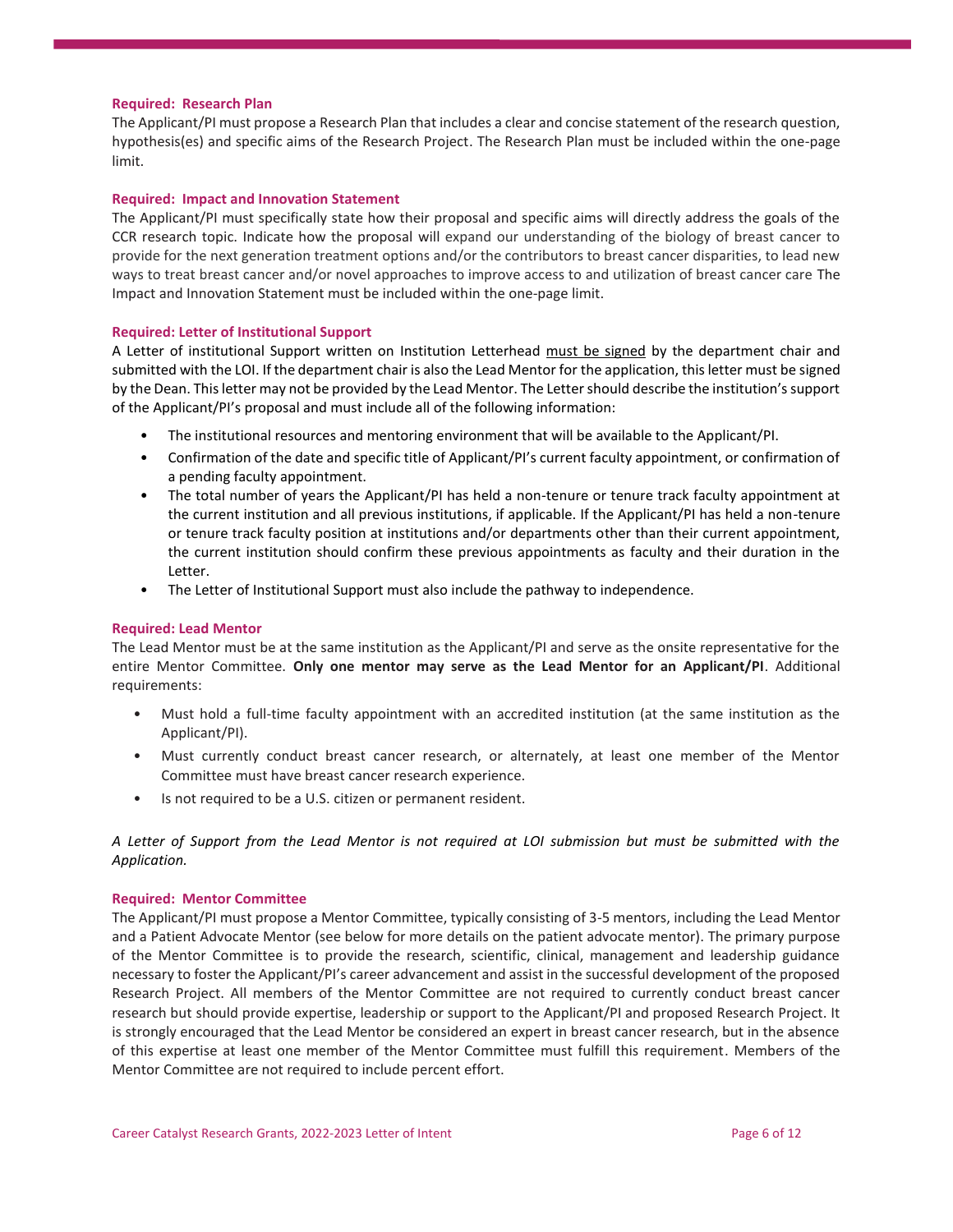#### **Required at Application: Patient Advocate Mentor**

Susan G. Komen has a strong commitment to including breast cancer Patient Advocate Mentors to provide the patient perspective in the design and implementation of both Research Projects and Career Development Plans. If an Applicant/PI is invited to submit an Application, a Patient Advocate Mentor must be named as Key Personnel and a member of the Mentor Committee for submission of the Application **(October 5, 2022)**. While Applicants/PIs are strongly encouraged to name a Patient Advocate Mentor in the Letter of Intent **(due July 15, 2022)**, it is not a requirement for Letter of Intent submission.

Utilizing Patient Advocate Mentors during the development of your CCR LOI and Application will enable you, as a Komen Applicant/PI, to become more aware of what is impactful research from the patient perspective and gain an appreciation for their emphasis on the urgency to find cures.

There are many ways to engage advocates in your Research Project, from the development of an LOI or Application, to the dissemination of results. Patient Advocate Mentors can:

- be involved early in the development of the Research Project to provide input about its relevance and impact to patients.
- review the Letter of Intent to help articulate the importance of the Research Project to breast cancer patients.
- be invited to attend lab meetings or give presentations to provide the patient's point of view and a different perspective to the Research Project.
- be included in clinical trial development, provide input on potential barriers to accrual and help develop patient education materials.
- assist in disseminating the importance of the results of the Research Project using lay language that will be better understood by the general public.

Who can serve as a Patient Advocate Mentor? Read mor[e here.](https://ww5.komen.org/uploadedFiles/_Komen/Content/Get_Involved/Participate/Become_an_Advocate/Guide-Documents-for-Researchers-and-Advocates-0717.pdf) In summary, patient advocates are those who:

- have been diagnosed with breast cancer; have a known genetic mutation; or have a strong personal connection or experience with breast cancer (i.e., family, friend, caregiver).
- can represent a collective breast cancer patient/survivor perspective (i.e., insights and experiences of other breast cancer survivors).
- have a basic understanding of the science of breast cancer and are involved in the broader breast cancer research advocacy community.
- do not have a conflict of interest (i.e., a financial or personal relationship) that may bias their patient perspective. Patient Advocate Mentors may be employed by your institution so long as the above is not an issue.

For more tips on how to involve patient advocates in your research, please view *How Advocates and Researchers can Work Together on Komen Funded Research,* a webinar hosted by [Komen's Advocates in Science](http://ww5.komen.org/WhatWeDo/WeFundResearch/BringingthePatientVoicetoResearch/BringingthePatientVoicetoResearch.html).

For assistance in identifying trained advocates for your LOI or Application, or to discuss including a Patient Advocate Mentor in the proposed Research Project, contact [advocatesinscience@komen.org.](mailto:advocatesinscience@komen.org)

# **Required at Application: ORCID Identifier**

The PI will be required to include an ORCID (Open Researcher and Contributor ID) identifier upon Application submission **(October 5, 2022).** ORCID is a non-proprietary alphanumeric code to uniquely identify scientific and other academic authors. You can register for an ORCID at any time: <http://orcid.org/>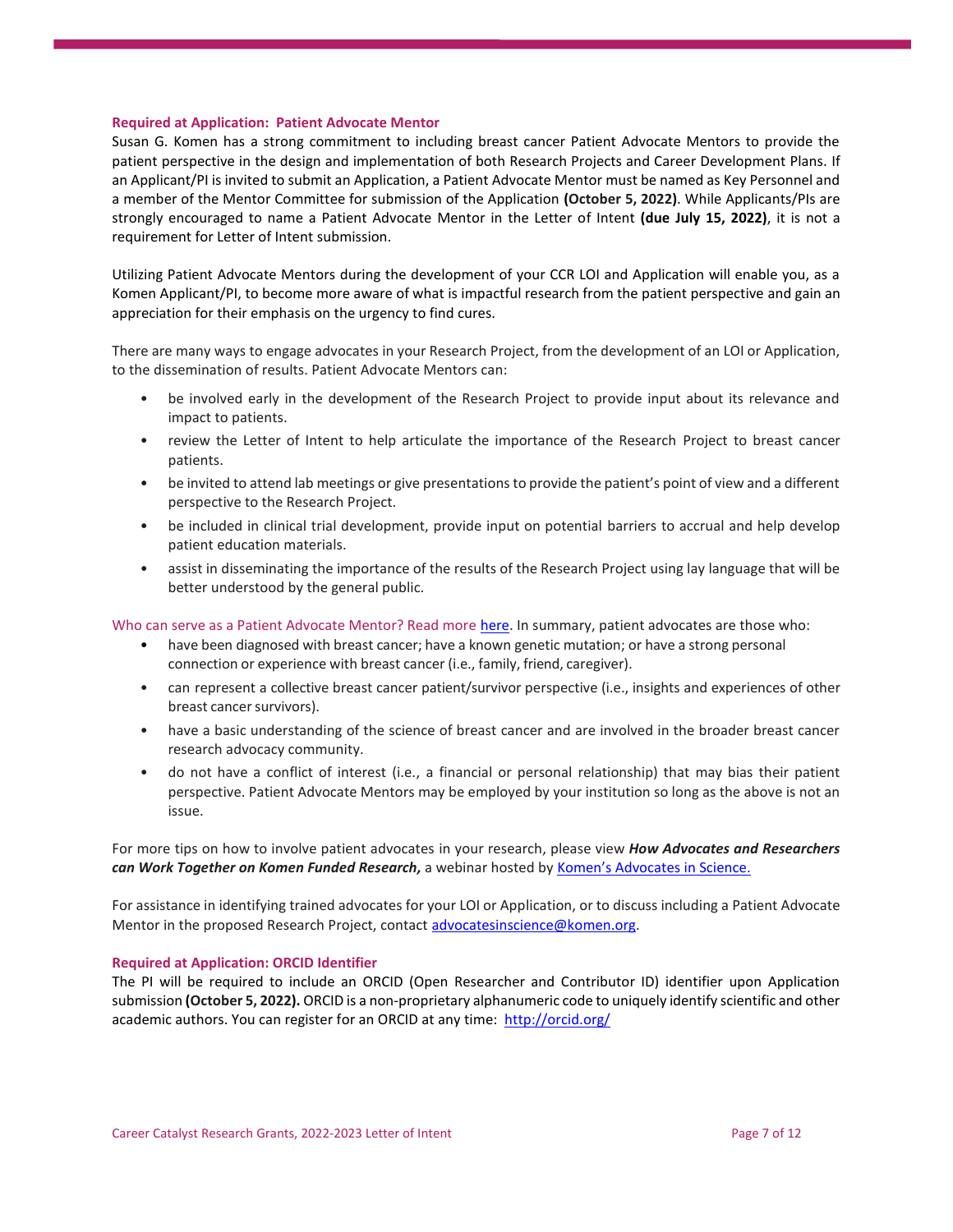# **LETTER OF INTENT REVIEW PROCESS**

Susan G. Komen® utilizes a multi-step approach to Grant application and review that first requires submission of a Letter of Intent (LOI), and upon invitation only, submission of an Application.

Each Letter of Intent is administratively reviewed for eligibility, compliance with submission guidelines and responsiveness to the research focus specified in this announcement. Applicants/PIs whose Letters of Intent are appropriately responsive to the goals of this announcement will be invited to submit Applications. Each LOI that does not meet eligibility, submission, or responsiveness requirements will be administratively withdrawn with no opportunity for appeal.

Applicants/PIs will be notified of Letter of Intent review decisions via email. Applicants/PIs invited to submit an Application will then be granted access to the Application site in proposalCENTRAL. Any Applicant/PI who will not meet ALL eligibility criteria including faculty term limits, as listed on **page 4**, by the Application due date, **October 5, 2022**, will be administratively withdrawn at the Letter of Intent stage and WILL NOT undergo scientific review.

# **LETTER OF INTENT SUBMISSION INSTRUCTIONS**

# **Administrative Requirements**

**Applicants/PIs must follow the Letter of Intent submission instructions, including page limitations, submission of required LOI materials and format guidelines. All materials must be written in English and must be submitted online in the proposalCENTRAL system.** 

**Failure to adhere to these instructions will result in any Letter of Intent being administratively withdrawn from consideration, without appeal.** 

#### **Letter of Intent Submission Deadline**

Letters of Intent must be completed by 1pm, EST (U.S.) on **July 15, 2022**, using the proposalCENTRAL website at [https://proposalcentral.altum.com.](https://proposalcentral.altum.com/)

Applicants/PIs are strongly encouraged to complete, review and submit their Letters of Intent with sufficient time to allow for technical difficulties, varying time zones, human error, loss of power/internet, sickness, travel, etc.

Extensions to the Letter of Intent submission deadline will not be granted to allow for lateness, corrections or submissions of missing information, with the rare exception made for severe extenuating circumstances at the sole discretion of Komen.

#### **Getting started in proposalCENTRAL**

To start a LOI, go to [https://proposalcentral.altum.com/default.asp.](https://proposalcentral.altum.com/default.asp) If you are a new user of proposalCENTRAL, follow the "Need an account?" link under the login section and complete the registration process.

If you are already registered with proposalCENTRAL, login at<https://proposalcentral.altum.com/default.asp> with your username and password. If you have forgotten your password, click on the "Forgot your password?" link. Provide your email address in the space provided; your username and password will be sent to you by email.

Once you are logged in, please click the "Professional Profile" tab at the top (green tab fourth from left). Please complete steps 1-9 or update with current information. Your name, degrees, title and institution for the LOI will be pulled from this page in proposalCENTRAL.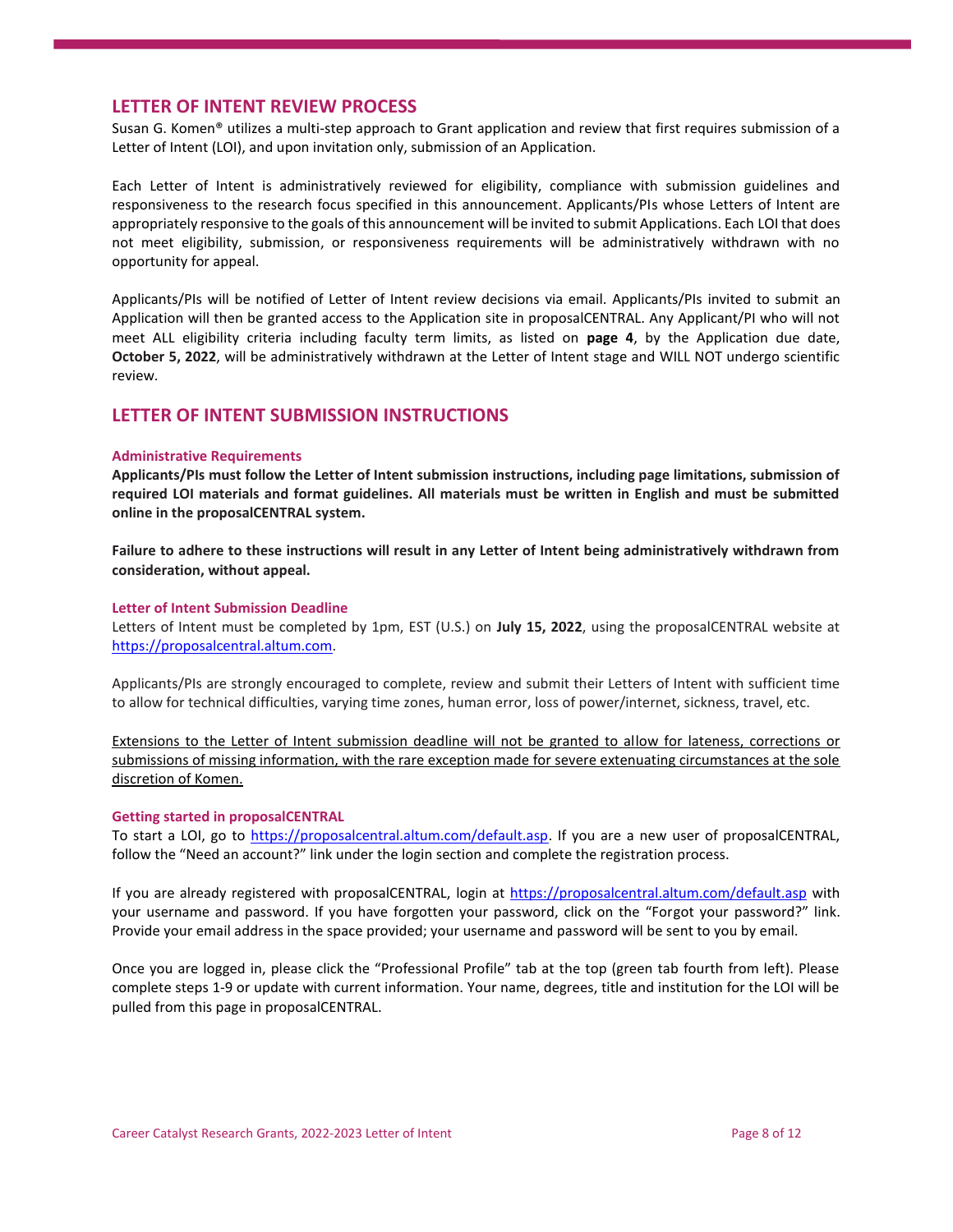To start a Letter of Intent, select the "Grant Opportunities" tab (gray tab second to the right). A list of applications will be displayed. Find "**Susan G. Komen Career Catalyst Research**" and click the "Apply Now" link (second to last column) to create your Letter of Intent.

Complete all fields in the LOI and all templates that are provided. Upload all requested documents in portable document format (PDF). Uploaded documents must be converted to PDF prior to submission in the proposalCENTRAL system and should not be password protected or they may not convert properly. See the proposalCENTRAL FAQ section, [https://proposalcentral.altum.com/FAQ/FrequentlyAskedQuestions.asp,](https://proposalcentral.altum.com/FAQ/FrequentlyAskedQuestions.asp) for more information.

If you have difficulties registering, logging in or creating your Letter of Intent, contact proposalCENTRAL Customer Support immediately:

Phone: (800) 875-2562 or (703) 964-5840 email: pcsupport@altum.com

# **Letter of Intent Sections**

The following information is required to submit a complete Letter of Intent. Numbers correspond to the sections found on the left side of the proposalCENTRAL website.

# **1. TITLE PAGE**

Enter the title of the Research Project directly into the proposalCENTRAL system. The title is limited to no more than 81 characters in length (including spaces). Do not use abbreviations or all capital letters. A title must be entered and saved before additional sections may be accessed.

# **2. DOWNLOAD TEMPLATES & INSTRUCTIONS**

The CCR Letter of Intent Announcement and Instructions document, the Policies and Procedures and all templates can be downloaded from this page.

You must download and complete the Letter of Intent Template and Biosketch Template. See Section 7 for instructions on how to complete each template.

Click the "Download" link to save each of the templates to your computer.

Use your word processing software (e.g., MS Word, WordPerfect) to complete the Letter of Intent Template and Biosketch Template on your computer and then convert the templates to PDF format. You do not need to be connected to the internet or the proposalCENTRAL system while working on the templates.

Upload the completed template files to your online Letter of Intent. See pages 8-10 for instructions on how to complete and upload the templates.

# **3. ENABLE OTHER USERS TO ACCESS THIS PROPOSAL.**

This is optional for the Letter of Intent. If a person is added in this section, they must be a registered user in proposalCENTRAL before you can grant access to your Letter of Intent.

# **4. APPLICANT/PRINCIPAL INVESTIGATOR (PI)**

This information will pre-populate from the Professional Profile Page. If any changes need to be made to the Applicant/PI information, click the green/grey "Professional Profile" tab.

# **5. PI DEMOGRAPHIC INFORMATION**

For administrative purposes, the proposalCETNRAL demographics page is required to be updated prior to submission of the Letter of Intent. This information will not be part of the review and will only be used for internal purposes.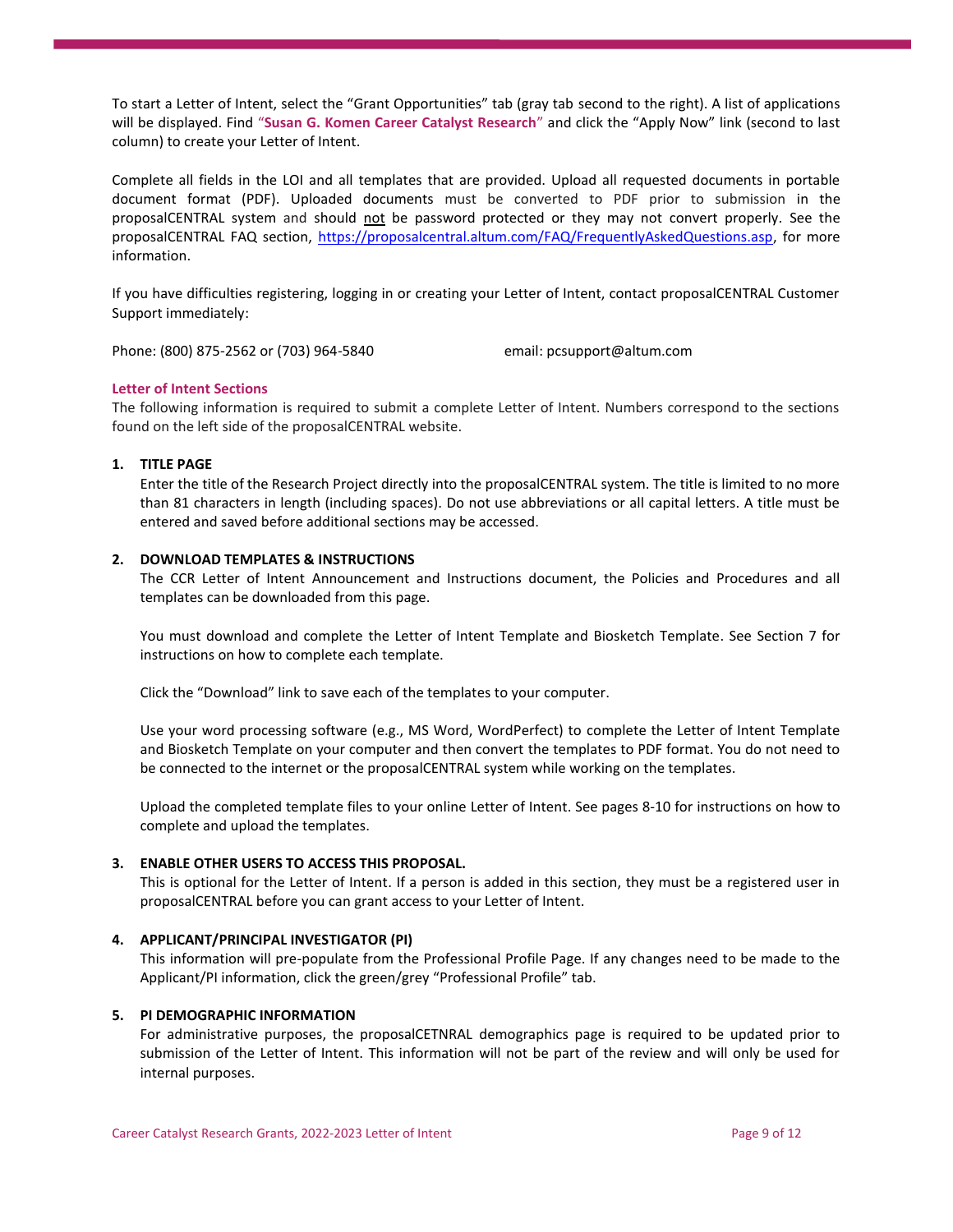# **6. INSTITUTION & CONTACTS**

Enter information regarding the lead institution, signing official and financial officer directly into the proposalCENTRAL system. If institutional information is incorrect, contact the person listed on the page or proposalCENTRAL.

# **7. KEY PERSONNEL** - **Do not list the Applicant/PI as Key Personnel in this section.**

Key personnel include the Lead Mentor, Committee Members, major Collaborators and Patient Advocate Mentor(s) who are integral to the execution of the Research Plan.

Komen defines a Key Person as an individual who contributes to the scientific development or execution of a Research Project in a substantive, measurable way, whether or not they receive salaries or compensation under the Grant. Typically, these individuals devote a defined percentage of effort to the Research Project and have doctoral or other professional degrees. Collaborators/Consultants at the postdoctoral or graduate student level may be considered Key Personnel if their involvement meets this definition.

**Each Key Person must have a level of effort listed in proposalCENTRAL (0-100 percent).** Patient Advocate Mentors, the Lead Mentor and members of the Mentor Committee may list 0 percent effort. Other Key Personnel must list greater than 0 percent effort. Salary support is not required for Key Personnel.

Add new contacts by entering the email address of the Key Person you wish to add. Click "Add." Add Key Personnel information for the person selected. Select the appropriate Role from the dropdown. Enter the percent effort proposed for this Key Person on this Research Project. When entering contact information, do not use personal addresses for the Key Person.

#### **NON-KEY PERSONNEL**

Non-Key Personnel may include Graduate Students, Postdoctoral Fellows, Research Technicians and/or Collaborators who can easily be replaced without affecting the functionality of the Research Project or significantly impacting the execution of the proposed Research Project (ex. a biostatistician or research technician who manages a mouse colony). A Non-Key Person may have 0 percent effort. If a Non-Key Person draws a salary from the grant budget, a level of effort must be listed.

Add new contacts by entering the email address of the Non-Key Person you wish to add. Click "Add." Add Non-Key Personnel information for the person selected. Select the Non-Key Personnel Role from the dropdown. Enter the percent effort proposed for this Non-Key Person on this Research Project. When entering contact information, do not use personal addresses for the Non-Key Person.

Please see Appendix A for a detailed list of definitions and allowed Personnel.

# **8. ATTACH NARRATIVE AND SUPPORTING DOCUMENTS**

Please read this entire section for complete instructions on naming and uploading attachments.

#### **Letter of Intent Narrative Template**

Download the Letter of Intent (LOI) Narrative template from proposalCENTRAL and fill in the following sections. The Letter of Intent Narrative (Sections A-C) is limited to **one page in total**. Please refer to the Letter of Intent Narrative Template for document and image formatting requirements.

Applicants/PIs may not exceed the one-page limit for the Letter of Intent Narrative. References and Biosketches are not included in this page number limit.

#### Section A: Title (81 Character limit):

Applicants/PIs should enter the title of their proposal exactly as it is entered in proposalCENTRAL.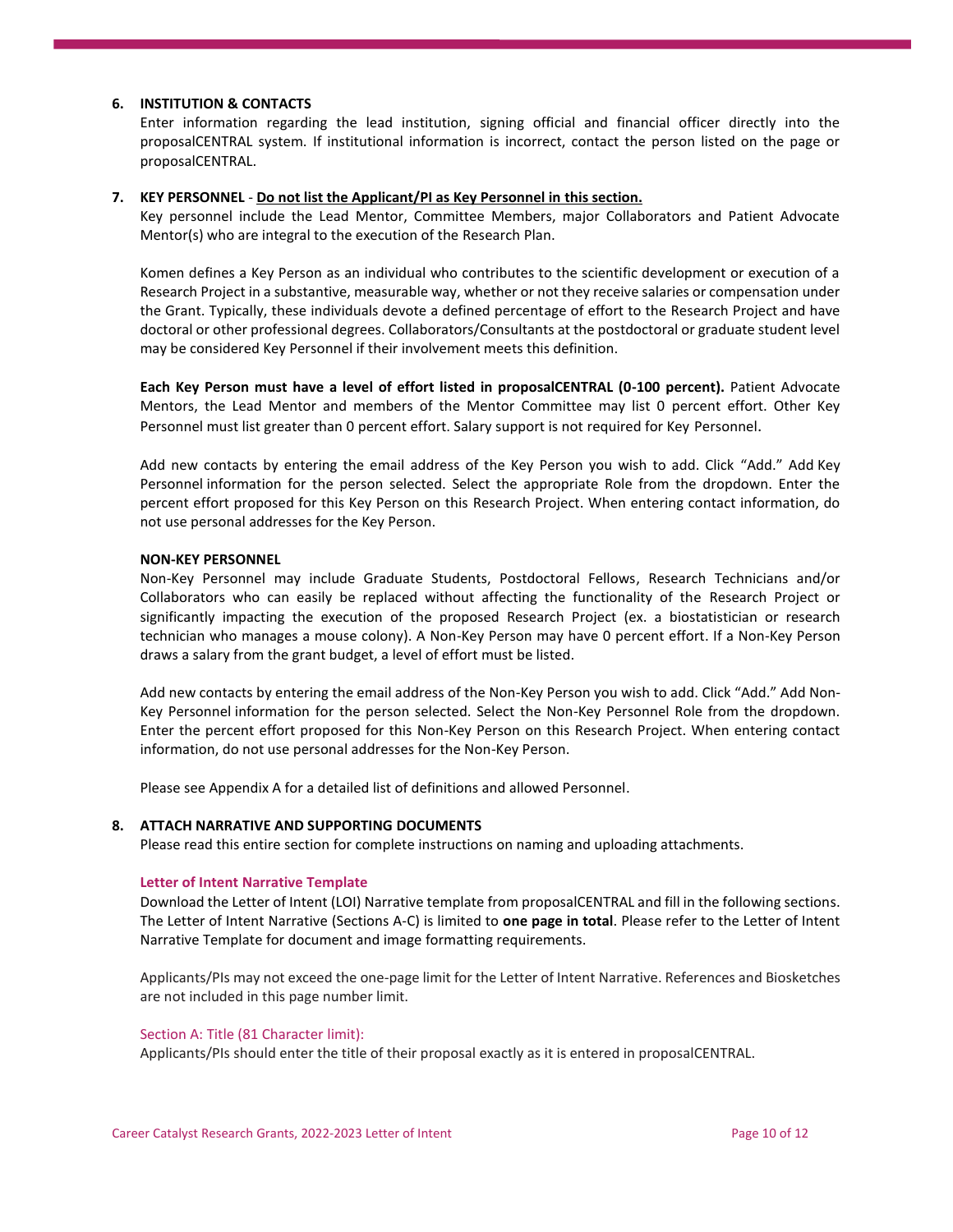#### Section B: Research Plan

Address the following items:

- Describe the proposed research question and hypothesis.
- State the specific aims of the study to address the stated hypothesis.
- Describe how the proposed study aligns with research focus described in this LOI Announcement.

# Section C: Impact and Innovation Statement

Applicants/PIs must specifically and clearly state how this proposal will address the goals outlined in this LOI Announcement. **Applicants/PIs who do not clearly address these goals will not be invited to submit an Application.**

# **Applicant/PI Biosketch**

The Applicant/PI must submit a Biosketch to confirm all current and past academic positions. Biosketches must be no more than 5 pages each and in NIH format. A template is available for download on the proposalCENTRAL website.

Biosketches should not be included for the Lead Mentor, Patient Advocate Mentor, Members of the Mentor Committee, other Key Personnel, Non-Key Personnel, Collaborators, Research Technicians, etc.

The Applicant/PI biosketch is not included in the Letter of Intent one-page limit.

#### **Letter of Institutional Support**

A Letter of Institutional Support written on Institution letterhead must be signed by the department chair and submitted with the Letter of Intent. If the department chair is also the Lead Mentor for the application, this letter must be signed by the Dean. This letter may not be provided by the Lead Mentor. The letter should describe the institution's support of the Applicant/PI's proposal and must include all of the following information:

- The institutional resources and mentoring environment that will be available to the Applicant/PI.
- Confirmation of the date and specific title of Applicant/PI's current faculty appointment, or confirmation of a pending faculty appointment.
- The total number of years the Applicant/PI has held a non-tenure or tenure track faculty appointment at the current institution and all previous institutions, if applicable. If the Applicant/PI has held a non-tenure or tenure track faculty position at institutions and/or departments other than their current appointment, the current institution should confirm these previous appointments as faculty and their duration in the letter.
- The Letter of Institutional Support must also include the pathway to independence.

# **Uploading the attachments into your Letter of Intent**

Once you have converted your documents (Letter of Intent and Applicant/PI Biosketch) to PDF files, the next step is to upload the files to your online Letter of Intent.

- Make certain that the converted PDF files are closed on your computer.
- Select Section 8) Attach Narrative and Supporting Documents. Select the "Attach Files" button.
- Enter the information below for each of the required documents:
	- o Letter of Intent Narrative
		- Describe Attachment Field Enter "*your last name* LOI", e.g., Smith LOI.
		- Select Appropriate Attachment Type LOI.
	- o Applicant/PI Biosketch
		- Describe Attachment Field Enter "*your last name* Biosketch", e.g. Smith Biosketch.
		- Select Appropriate Attachment Type Applicant/PI Biosketch.
	- o Letter of Institutional Support